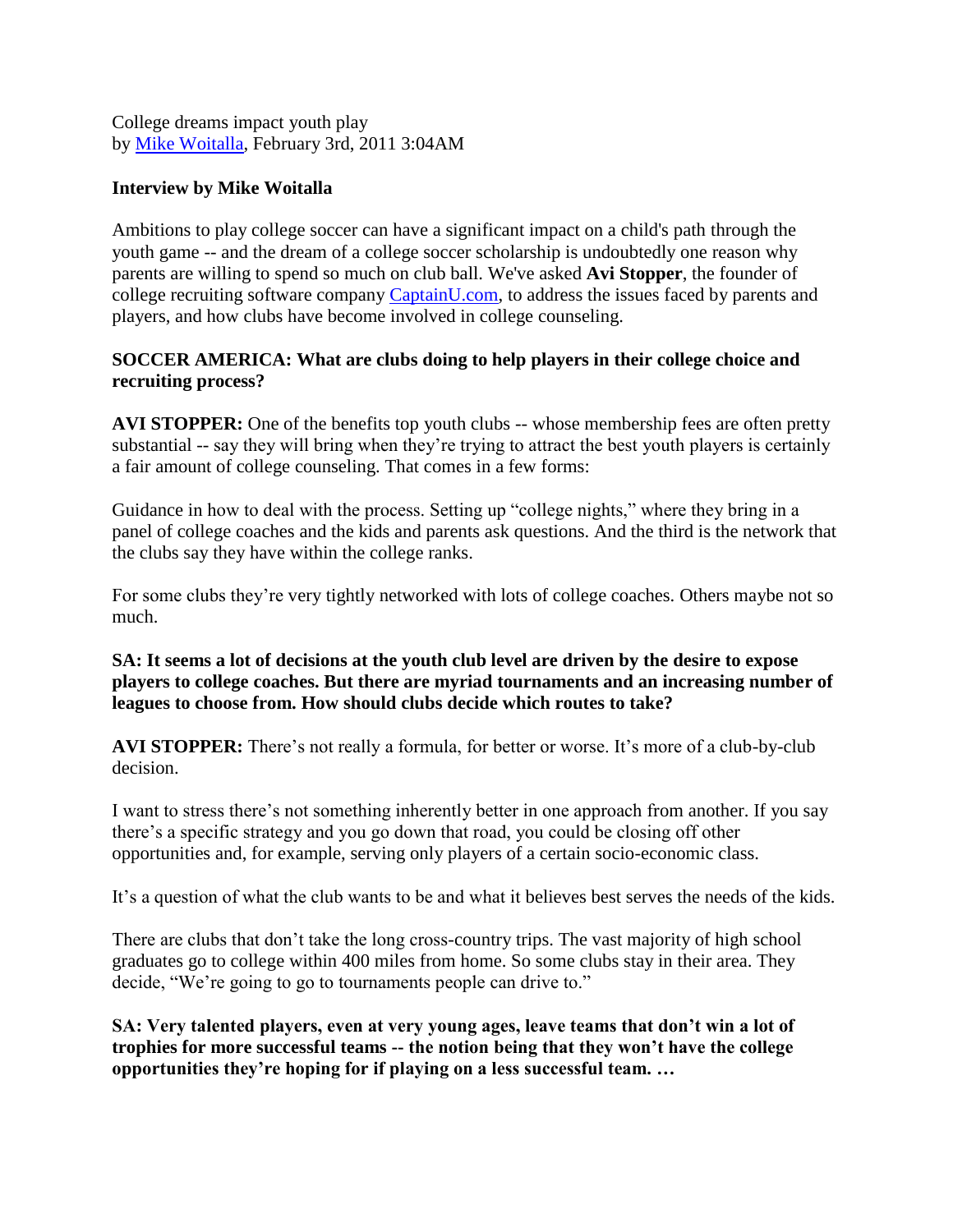**AVI STOPPER:** That's certainly what the recruiting club will tell that kid. But that's not necessarily the outcome.

It can happen that the superstar kid gets on a new team and isn't getting as much playing time, which can start a vicious cycle. The confidence starts to fall when they play less, they don't play as well, and so confidence falls even more.

I don't think if you're a good player you necessarily have to play for one of the big clubs. If you love being on your current team, your best friends are on it, you can still play in college if that's your goal.

There's also actually an advantage to being a standout on a smaller club, because there's nothing a college coach likes better than finding a diamond in the rough on a "no name" team -- because there's so much less competition from other college coaches than for a player on an elite club. In many ways that's a winning strategy for college coaches. If you're a kind of mid-major college team and try to recruit a kid who's also getting recruited by the very top teams -- that's a daunting proposition

Players can market themselves to college coaches irrespective of what club team they play on.

### **SA: What can players do who don't play for clubs that get a lot of exposure to scouting college coaches?**

**AVI STOPPER:** It's true that the most prominent clubs -- on the boys side right now they're the U.S. Soccer Development Academy teams -- get lots and lots of looks from college coaches.

If you're not on one of those teams, for whatever reason -- they're expensive, they're pretty exclusive, they may be geographically inconvenient -- there are still ways to make a college team.

Sending videos is one great way. Playing for a club that goes to other tournaments is still a great way. College coaches still go to those and there are lots of coaches who are looking for diamonds in the rough.

You can go to a college camp during the summer. That gives you a lot of full exposure and the coaches might love you.

### **SA: The number of high school-age players courted by Division I coaches with scholarships must be quite small. Can you offer some perspective on college opportunities for the majority of promising youth players?**

**AVI STOPPER:** One biggest miscalculations or misconceptions is you have to be in that group with Division I scholarship prospects -- or bust.

There are lots of great, rewarding college soccer environments for a very large spectrum of players.